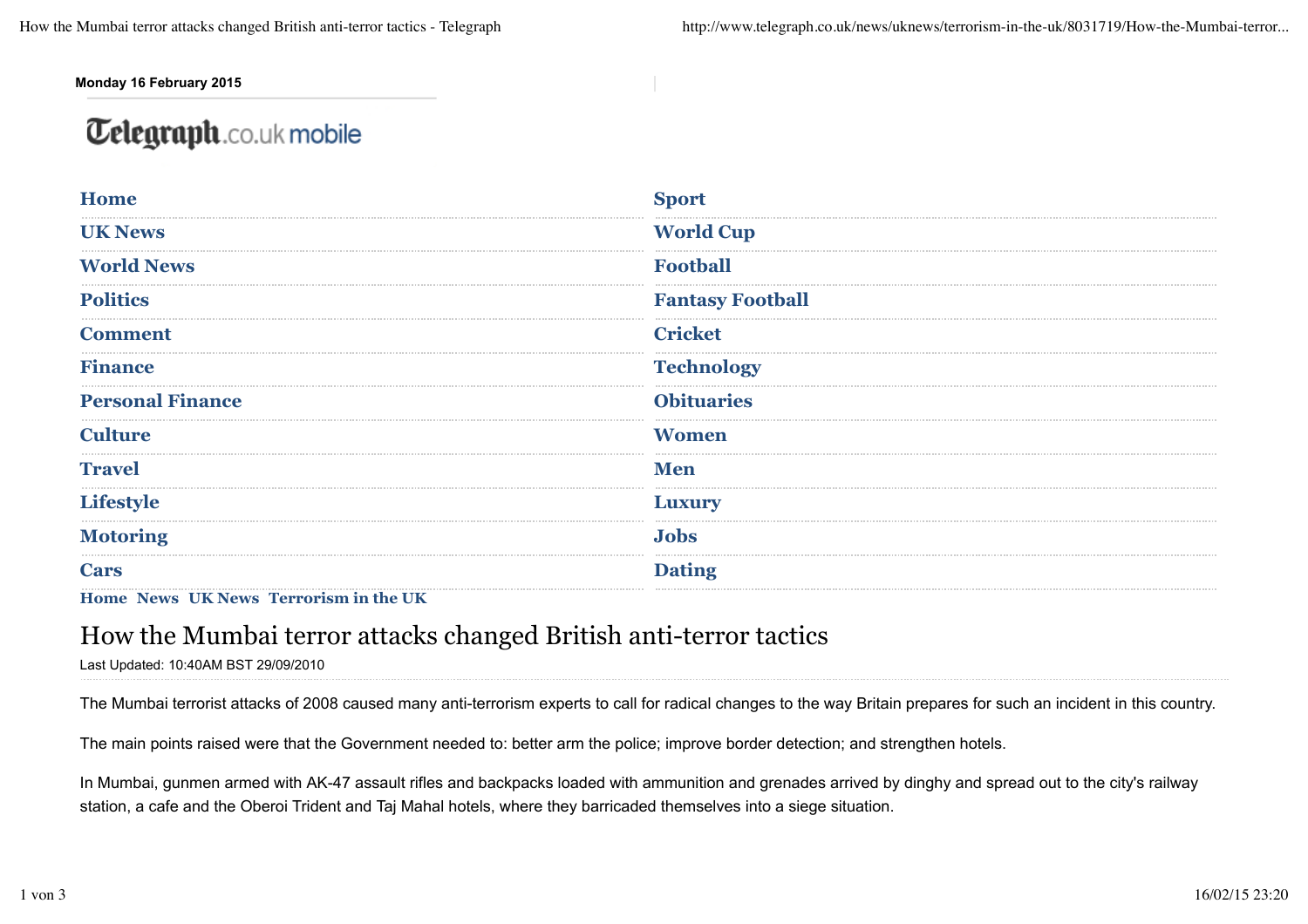As local special forces took several hours to arrive, virtually the entirety of the initial fightback was left to police officers armed with bolt-action rifles.

Most of the hostages who were taken in the Mumbai attacks died within 30 minutes of capture.

In the wake of the attacks, Scotland Yard's Assistant Commissioner John Yates said officers needed a boost to their firepower.

It was suggested that British police could even be armed with fully automatic Heckler & Koch assault rifles and Minimi machine guns, as used by the SAS and Royal Marines, as well as more powerful ammunition, such as the controversial hollowpoint bullets, which mushroom on impact and cause much greater internal damage to targets.

Around 2,800 officers are authorized to use firearms throughout the Metropolitan Police, which includes the Specialist Firearms Command (CO19), 350 of whom are trained on the Heckler and Koch G36 assault rifle.

However, the 5.56mm weapon is modified to currently only fire single shots, rather than the 750-rounds-per-minute capability used by the military.

The Mumbai attackers, who the sole surviving terrorist Ajmal Kasab claimed were from the Pakistani-based militants Lashkar-e-Taiba, used a rubber dinghy to get into the city.

In March, Lord West, the Security Minister, warned that rivers such as the Thames could be used by small boats to gain riverfront access to the heart of Britain's major cities.

The Government is so concerned about the threat that it set up a command centre to track suspicious boats.

Speaking at the opening of the National Maritime Information Centre in Northwood, Middlesex, Lord West said hundreds of thousands of small boats arrived in Britain unchecked every year.

"I think the public would be surprised to discover that we do not know about every single contact [with a vessel]," he said.

Anti-terrorist officers were urged to watch for any increase in people or small arms being smuggled into the UK through ports or remote airfields, where security is more lax.

British anti-terror chiefs also warned that hotels were vulnerable to attack from terrorists using automatic weapons, which marked a change in the challenge posed to the security services, which had previously focused on preventing bombings and advice was prepared on how hotels could better defend themselves.

This fear remains relevant to the security plans for the Olympics in London 2012.

One official said the Home Office was "acutely aware" that the focus on securing London ahead of the Games could "displace attacks onto other parts of the UK".